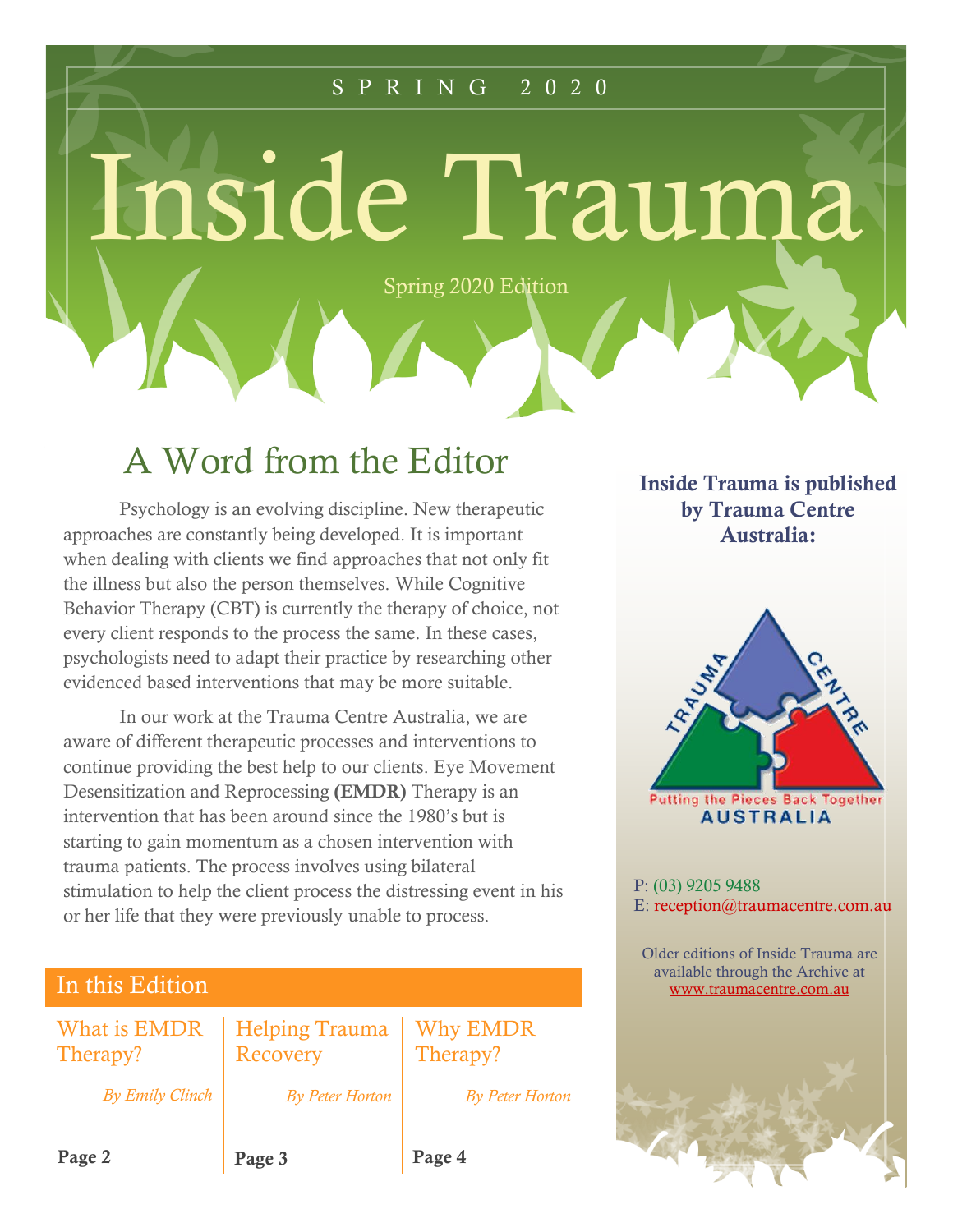

What is EMDR Therapy?

Eye Movement Desensitization and Reprocessing (EMDR) Therapy is an evidence based practiced developed by Francine Sharpio in the 1980's. It involves having a patient recall distressing images while receiving bilateral stimulation such as side-to-side eye moment or hand tapping. The theory is that during the distressing event the patient was unable to properly process the event as the normal coping mechanisms have been overwhelmed. EMDR uses bilateral stimulation to process the event through biological mechanisms that are involved in REM sleep. It is an 8 phase process:

**#1:** History and Treatment Planning

**#2:** Preparation: To establish trust and explain the treatment

**#3:** Assessment: To establish negative feelings and identify positive replacement

**#4:** Desensitization: Using the technique

**#5:** Installation: To strengthen positive replacements **#6:** Body Scan: Bring up trauma and identify reactions **#7:** Closure

**#8:** Reevaluation

These 8 phases can occur across several sessions. Studies have found that 84-90% of single trauma patients no longer had PTSD after 3 x 90 minute sessions of EMDR. 77% of multiple trauma patients no longer had PTSD symptoms after 6 x 50 minute sessions. EMDR has also been found to be affective on other mental illnesses such as Depression, Anxiety, Borderline Personality Disorder, Bulimia, Phobia, OCD and Psychosis. As a growing therapeutic process EMDR leaves clients feeling empowered by the process as their wounds have transformed into something they have faced and overcome.

*Emily Clinch* 





The PsychCare 24/7 app is launching on October 1<sup>st</sup> on the App Store and Google Play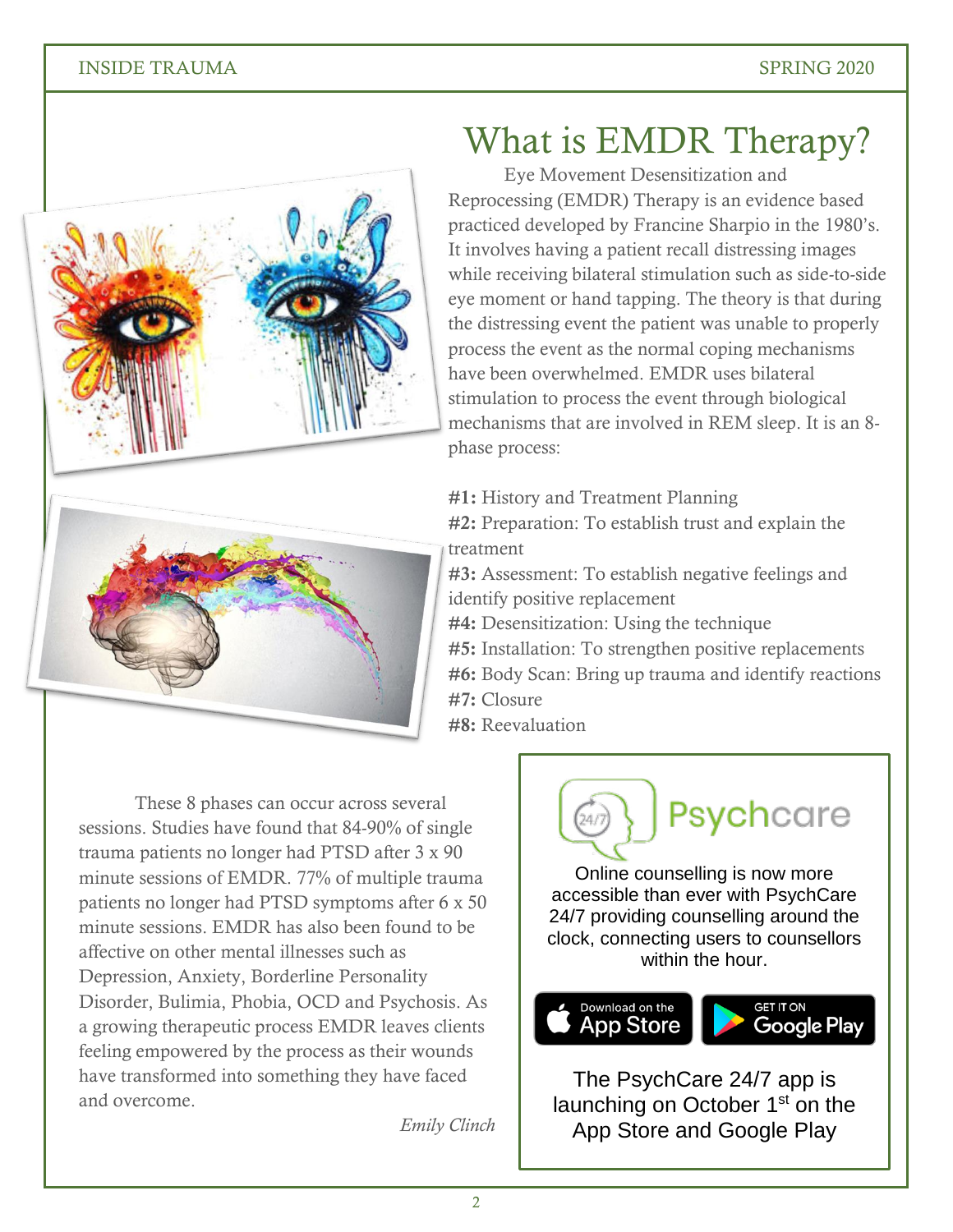### INSIDE TRAUMA SPRING 2020



### Helping Trauma Recovery What's new in Trauma Treatment?

Eye Movement Desensitisation and Reprocessing is one of the new players in Trauma Treatment. The understand EMDR simplistically one needs to think of the normal process of your body's healing *For example*:

When you cut yourself the body works on its own to heal the injury moreover if the wound is further irritated by a foreign object it festers and the body is unable to close the wound until the object is removed

This above comparative example helps us realise that the mind works in the same way. When trauma is continually exposed through flashbacks and dreams these memories are the 'foreign objects' that fight the healing process.

The work place environment can be a melting pot of presenting human behaviour, emotions and pain.

These can sometimes be hidden and can sometimes be evident through observable behaviours. **EMDR** is a helpful therapy to resolve Trauma and Addictions. This approach offers benefits of

- Improving self esteem and self efficacy
- Decreasing disturbing memory
- Ridding psychological symptoms of trauma
- Helping to manage future triggers

While there is no one silver bullet to recovery; the individual must take the first step towards healing. **EMDR** offers many positives and certainly should not be discarded.

toward recovery. Contact the Trauma Centre.

A referral to an **EMDR** specialist can be a step

# Looking for Training in Trauma Counselling?

We have developed the Advanced Certificate of<br>Trauma Counselling. If you would like more information please visit our<br>website Trauma Counselling. website [www.traumainstitute.com.au](http://www.traumainstitute.com.au/) Or contact our office of (03) 9852 7797

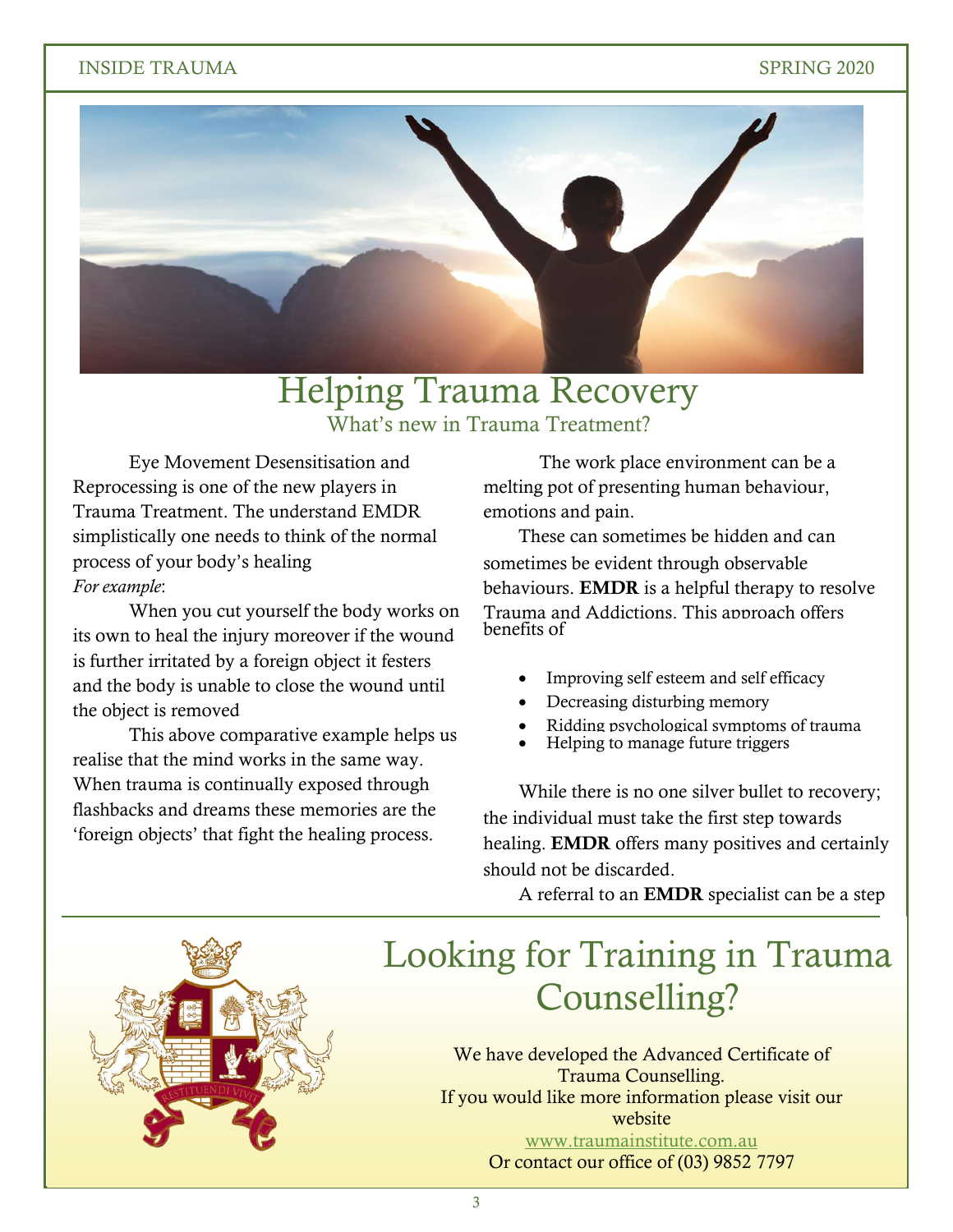### INSIDE TRAUMA SPRING 2020

## Why EMDR Therapy?

**EMDR** uses eye movements that activate both the right and left sides of the brain to create changes in how the brain patterns memories. The eye movements allow the brain to make the neural connections and associations necessary to digest traumatic memories and store them differently, so that they don't keep popping back up.

**EMDR** therapy appears to be similar to what occurs naturally during dreaming and REM sleep. The brain has a mechanism to heal itself naturally as your body would. It occurs during sleep.

How a client attends with a presenting trauma that is causing intrusive thoughts and affecting emotional balance. At the time the client is thinking about disturbing memory the therapist will help the client integrate the memory.

**EMDR** Therapy helps with the treatment and recovery of a whole range of trauma symptoms, such as

- PTSD, Depression, Anxiety & Panic
- Insomnia, Nightmare and Night Terrors
- Chronic Shame or Guilt
- Fear of Isolation
- Poor memory or concentration
- Extreme fears that cant be explained
- Addictions

### Benefits of **EMDR** Therapy include;

- Works faster than other kinds of therapy
- Works even when other therapies have failed
- Doesn't involve detailed description of the event
- No homework between sessions
- Creates lasting changes
- Effective on all age groups
- Increased ability to tolerate future trauma and negative experiences
- Replaces negative symptoms with positivity and strength *Peter Horton*



"Happiness can be found even in the darkest of times, if one only remembers to turn on the light"

J.K. Rowling

"Trauma is a fact of life. It does not, however, have to be a life sentence"

"Nothing is impossible; the word itself says, 'I'm Possible'" - Audrey Hepburn



- Peter A. Levine

#### • Abrupt mood swings • Rage reactions/Temper Tantrums • Intrusive

thoughts/flashbacks

Behaviour

 Exaggerated emotional response

• Compulsive or Obsessive

- Diminished interest in life
- Feelings of detachment and isolation